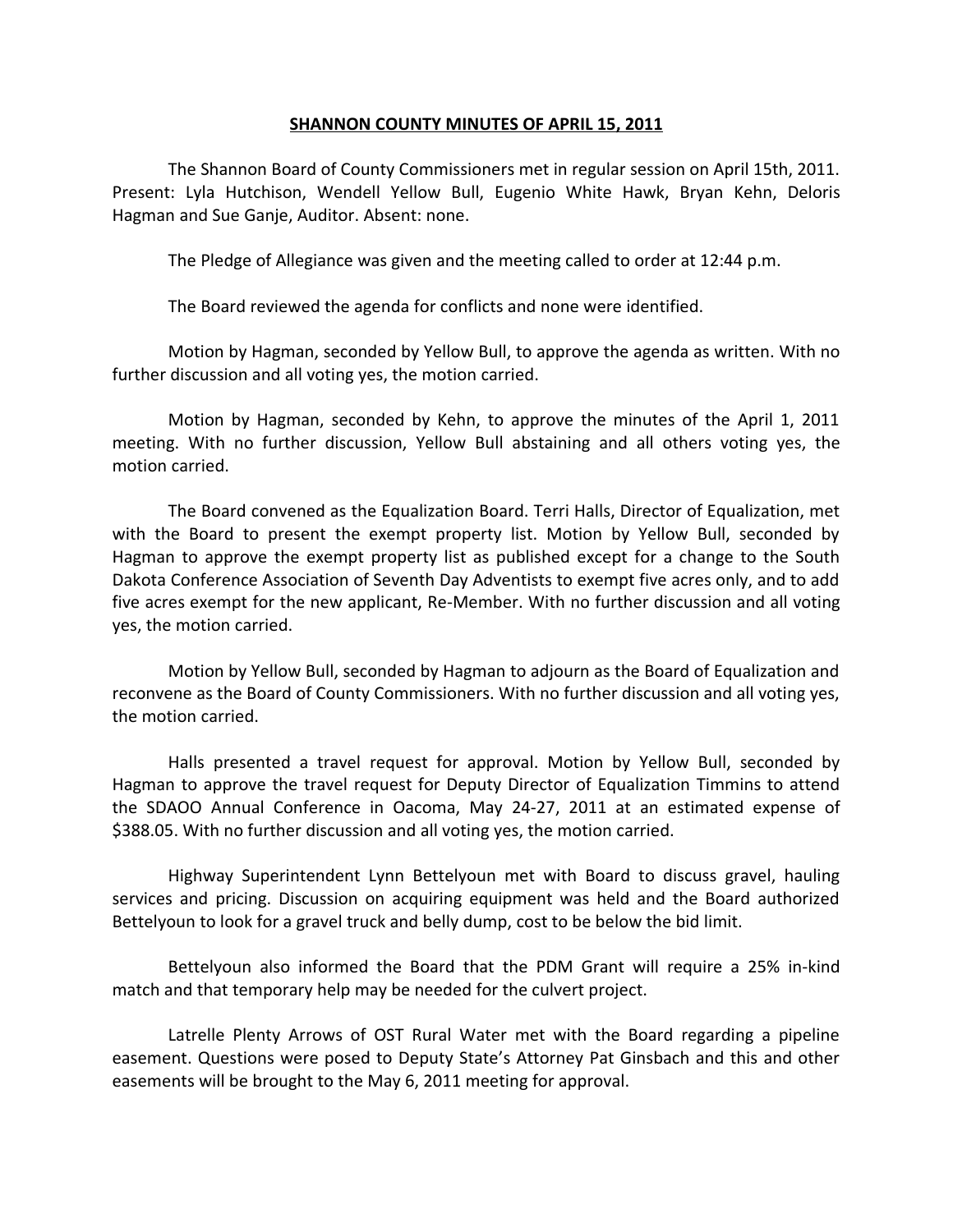Motion by Yellow Bull, seconded by Hagman, to enter into Executive Session for personnel matters. With no further discussion and all voting yes, the motion carried and the Board went into Executive Session at 1:28 p.m.

The Board came out of Executive Session at 1:53 p.m.

Motion by Yellow Bull, seconded by Hagman, to approve the following bills as presented. With no further discussion and all voting yes, the motion carried.

| <b>GENERAL FUND</b>             |                           |                |
|---------------------------------|---------------------------|----------------|
| BEHAVIOR MANAGEMENT SYS         | MI                        | \$<br>5,000.00 |
| CAROL BUTZMAN CONSULTING        | MI                        | \$<br>668.08   |
| <b>CLAIMS ASSOCIATES</b>        | INS DED                   | \$<br>500.00   |
| <b>CULLIGAN</b>                 | <b>SUPPLY</b>             | \$<br>15.25    |
| <b>CARDMEMBER SERVICE</b>       | <b>SUPPLY</b>             | \$<br>106.21   |
| HAGMAN, DELORIS                 | <b>TRAVEL</b>             | \$<br>35.52    |
| KEHN, BRYAN                     | <b>TRAVEL</b>             | \$<br>66.60    |
| <b>LACROIX LAW OFFICE</b>       | MI                        | \$<br>232.58   |
| LAKOTA COUNTRY TIMES            | <b>PUBLISHING</b>         | \$<br>300.00   |
| <b>LEWIS &amp; CLARK BHS</b>    | MI                        | \$<br>142.00   |
| PENNINGTON COUNTY               |                           |                |
| <b>AUDITOR</b>                  | MI                        | \$<br>70.00    |
| SD ASSN OF COUNTY OFFICAL       | <b>REGISTRATION</b>       | \$<br>150.00   |
| <b>SDAAO</b>                    | <b>REGISTRATION</b>       | \$<br>100.00   |
| <b>SHANNON COUNTY SHERIFF</b>   | PETTY CASH                | \$<br>67.27    |
| <b>SLOWEY COURT REPORTING</b>   | MI                        | \$<br>55.00    |
| <b>STATE TREASURER</b>          | MI                        | \$<br>298.38   |
| WINTER, PAUL                    | CAAF                      | \$<br>70.30    |
| WHITE HAWK, EUGENIO             | <b>TRAVEL</b>             | \$<br>69.56    |
| YANKTON COUNTY SHERIFF          | MI                        | \$<br>25.00    |
| YELLOW BULL, WENDELL            | <b>TRAVEL</b>             | \$<br>47.36    |
| <b>WITNESSES</b>                | <b>WITNESS FEES</b>       | \$<br>124.36   |
| HUTCHISON, LYLA                 | <b>TRAVEL</b>             | \$<br>59.20    |
|                                 | <b>GENERAL FUND TOTAL</b> | \$<br>8,202.67 |
| <b>COUNTY ROAD &amp; BRIDGE</b> |                           |                |
| A & B WELDING                   | <b>REPAIR</b>             | \$<br>32.48    |
| <b>CULLIGAN</b>                 | <b>SUPPLY</b>             | \$<br>20.50    |
| <b>DODGE TOWN INC</b>           | <b>REPAIR</b>             | \$<br>303.40   |
| <b>GREAT WESTERN TIRE INC.</b>  | <b>REPAIR</b>             | \$<br>935.00   |
| <b>HOMESTEAD BUILDING</b>       | <b>SUPPLY</b>             | \$<br>29.95    |
| LACREEK ELECTRIC ASSOC          | UTILITY                   | \$<br>581.08   |
| <b>MARTIN AUTO PARTS</b>        | <b>REPAIR</b>             | \$<br>59.10    |